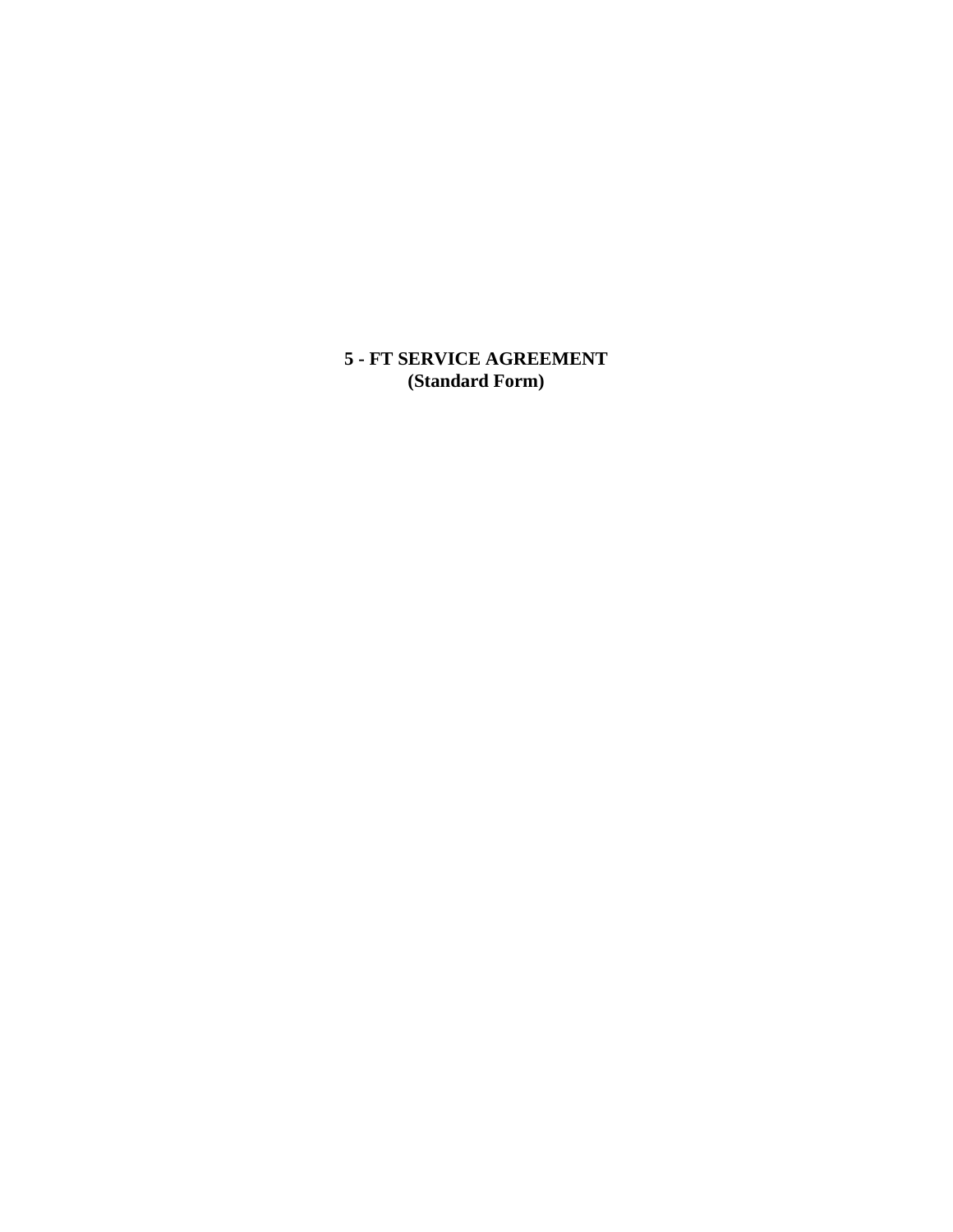**No. FT-\_\_\_\_\_** 

## **FT SERVICE AGREEMENT (Rate 331 Service)**

**This AGREEMENT for SERVICE** under the **FT SERVICE SCHEDULE** 

made as of the **\_\_\_\_\_** day of **\_\_\_\_\_\_\_\_\_\_\_\_\_\_\_\_\_\_**, 20\_**\_** 

### **BY AND BETWEEN:**

### **ENBRIDGE GAS DISTRIBUTION INC.**

an Ontario corporation ("Transporter")

- and -

**\_\_\_\_\_**, a **\_\_\_\_\_\_\_\_\_\_\_\_\_\_\_** ("Shipper")

#### **WITNESSES THAT, WHEREAS:**

A. The terms that are defined in Transporter's Tariff for Rate 331 Service on its Tecumseh Pipeline are used in this Agreement with the respective meanings that are ascribed to such terms therein.

B. Transporter's Tecumseh Pipeline extends from Tecumseh to Dawn.

C. Shipper has requested Transporter to provide Shipper with Service under the FT Service Schedule and the Rate 331 Schedule, and Transporter has agreed to do so using its Tecumseh Pipeline, subject to the terms and conditions of this Agreement.

**NOW THEREFORE**, in consideration of the premises and the mutual covenants and agreements herein contained, the parties hereto covenant, agree, and declare as follows:

1. Shipper acknowledges receipt of Transporter's Tariff, which includes the FT Service Schedule and the General Terms and Conditions, and the Rate 331 Schedule.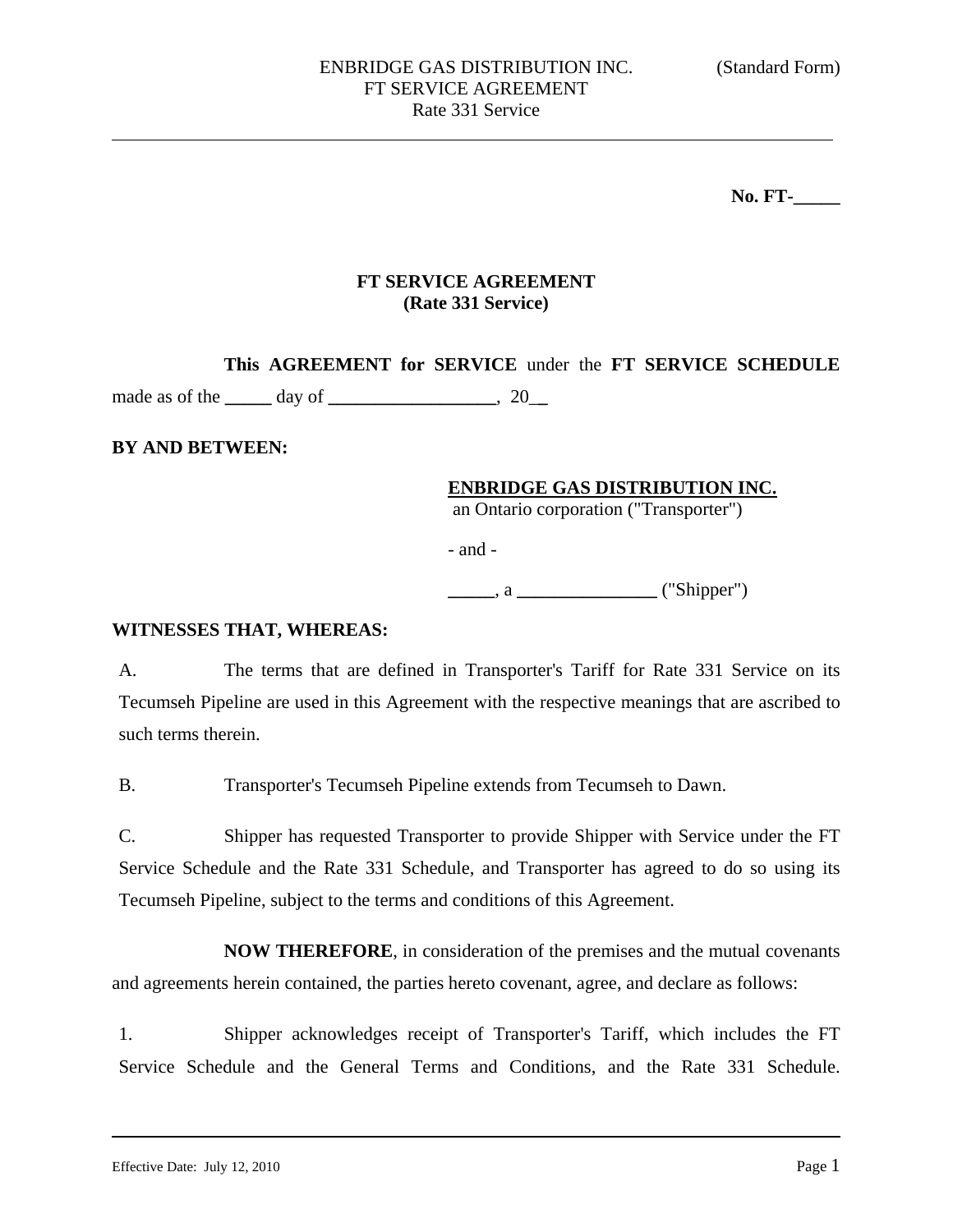Transporter shall provide Shipper with any amendments of the Tariff and the Rate 331 Schedule.

2. Transporter shall provide Shipper with Service under the FT Service Schedule in accordance with the applicable FT Service Index and under the Rate 331 Schedule, which form part of this Agreement.

3. Service will commence on the Service Availability Date and will terminate, subject to the provisions hereof, on the Service Termination Date.

4. Commencing on the Service Availability Date, Shipper shall pay Transporter's monthly demand charge for each Month in which Service is provided hereunder, in accordance with the Rate 331 Schedule and the General Terms and Conditions.

5. Shipper shall make timely arrangements (as applicable) for gas supply and for transportation service upstream of Tecumseh and downstream of Dawn. Shipper shall obtain all necessary governmental authorizations in this regard. Shipper acknowledges that Transporter is relying upon this covenant and agrees that, if any such arrangements are not in effect on the Service Availability Date and thereafter during the Term, Shipper will not thereby be relieved of its obligation to pay Transporter's monthly demand charge under the Rate 331 Schedule.

6. Shipper shall not bring an action against Transporter for Transporter's refusal to provide Service hereunder in the event that any transporter operating upstream of Tecumseh or downstream of Dawn, as the case may be, fails to deliver or receive gas to or from Shipper, or for Shipper's account, unless such failure was directly caused by Transporter's negligence or wilful default.

7. Nominations and Confirmations shall be given in accordance with Article 9 of the General Terms and Conditions. Every other notice, request, demand, statement, or invoice contemplated by this Agreement, the FT Service Schedule, and the General Terms and Conditions, or any similar communication between Transporter and Shipper, shall be given in writing or, if subsequently confirmed in writing, may be given orally. Each such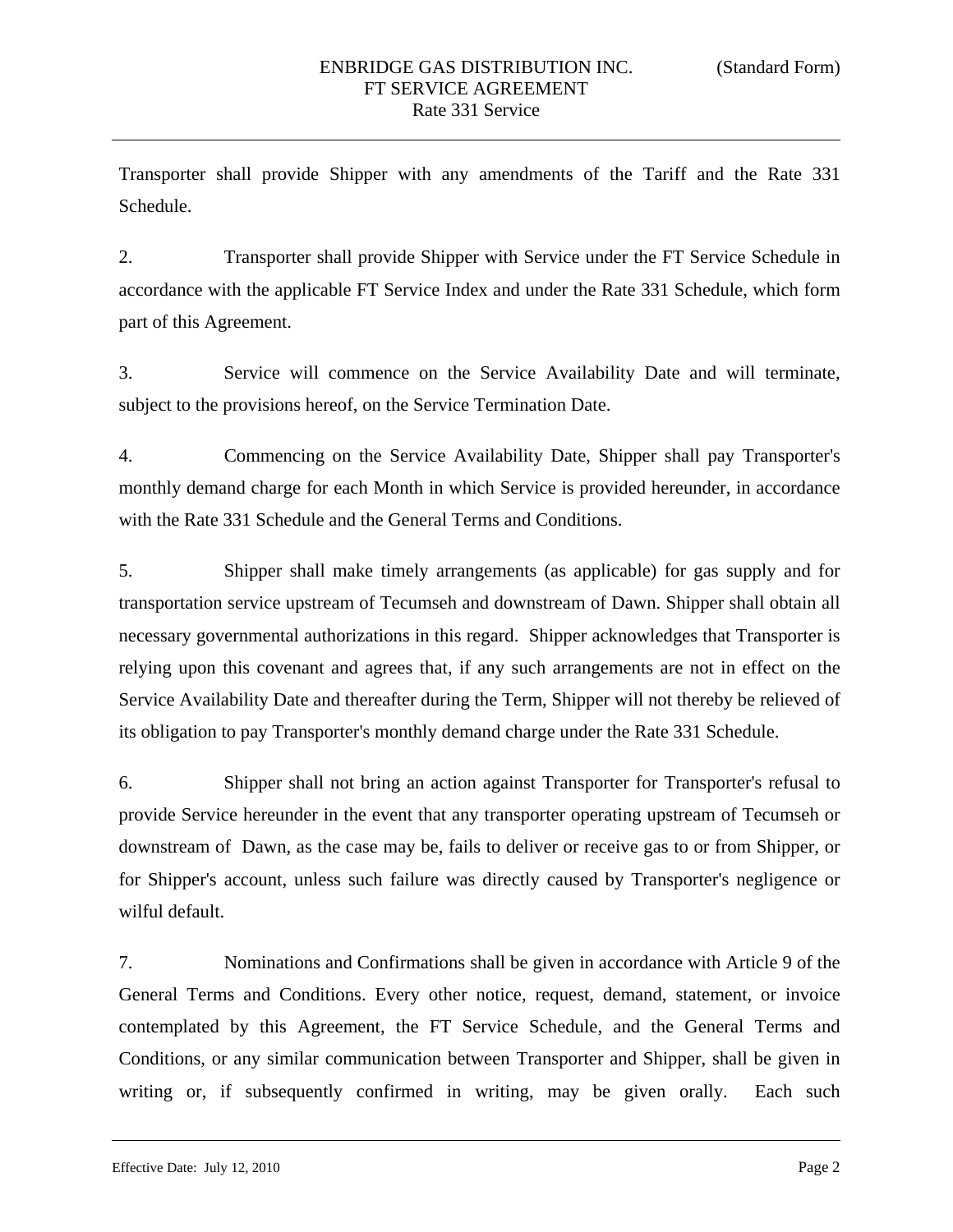communication shall be directed as indicated in the applicable FT Service Index. Transporter and Shipper shall promptly notify the other of any change in the information so indicated.

A written communication may be given by personal (including courier) delivery, facsimile, electronic means, or mail. If given by personal delivery, facsimile, or electronic means, a written communication shall be deemed to be received on the day of delivery or transmittal, if such day is a Business Day, and otherwise on the next Business Day. If given by mail, a written communication shall be deemed to be received \_\_\_\_\_ Business Days after mailing.

An oral communication may be given in person or by telephone. In either case, the oral communication shall be deemed to be received on the day that it is given if the confirming written communication would be deemed to be received on the same or the next day, and otherwise on the day that the confirming written communication would be deemed to be received.

8. The terms and conditions of the FT Service Schedule and the General Terms and Conditions are by this reference incorporated into and made part of this Agreement.

9. This Agreement is subject to all valid legislation with respect to the subject matters hereof, either provincial or federal, and to all valid present and future decisions, orders, rules, and regulations of all duly constituted governmental authorities having jurisdiction.

10. Nothing in this Agreement shall be deemed to create any rights or obligations between the parties hereto after the Service Termination Date, except that termination of this Agreement shall not relieve either party of the obligation to correct any gas imbalances or of the obligation to pay any amount due hereunder.

11. This Agreement shall be construed in accordance with and governed by the laws of the Province of Ontario and the laws of Canada applicable therein.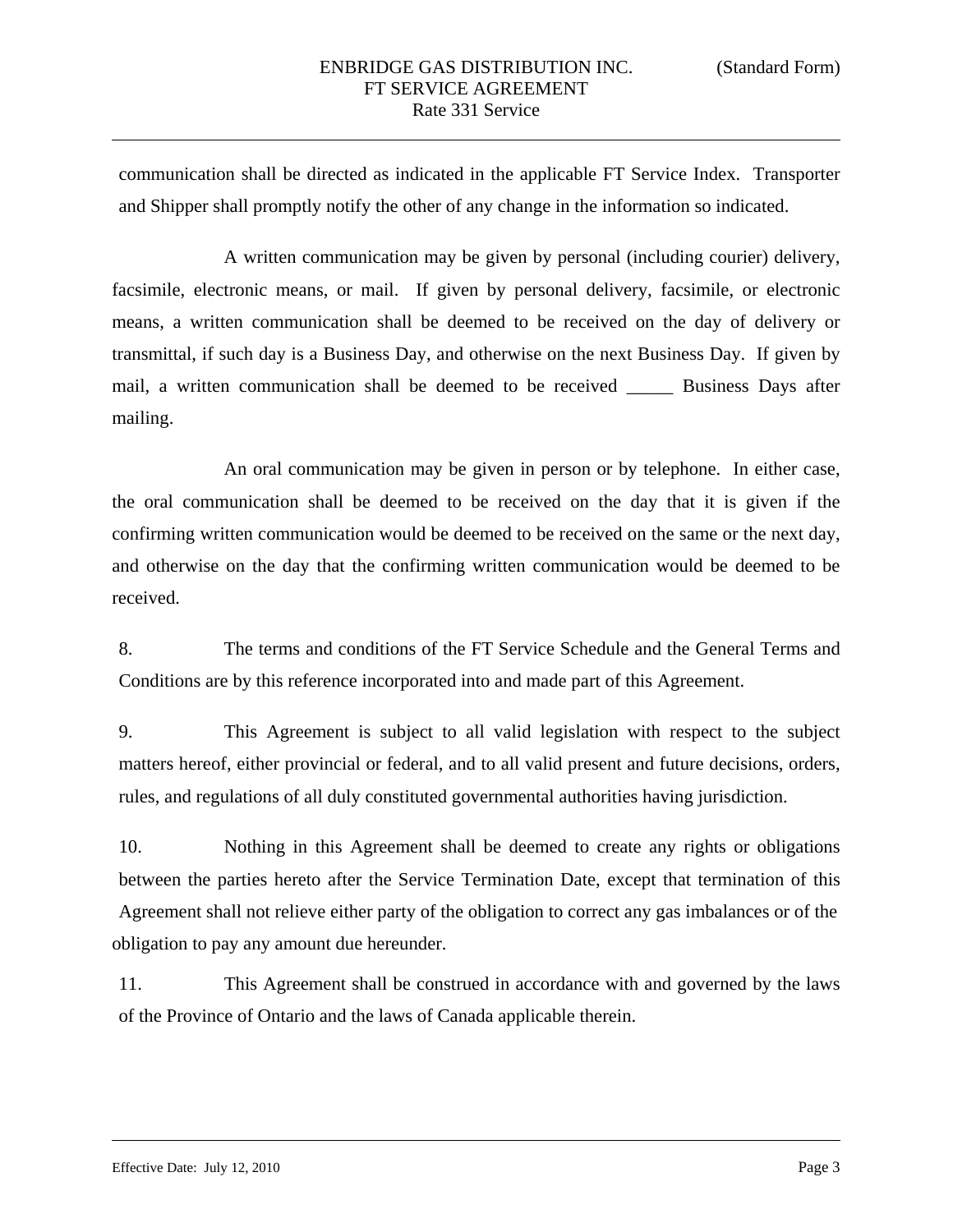12. This Agreement may be executed and delivered in counterparts, each of which shall be an original but both of which, when taken together, shall constitute one and the same Agreement.

**IN WITNESS WHEREOF** the parties hereto have executed and delivered this Agreement as of the day, month, and year first written above.

**SHIPPER:** 

**TRANSPORTER: ENBRIDGE GAS DISTRIBUTION INC.** 

|                | By: $\qquad \qquad$          |
|----------------|------------------------------|
|                | By: $\overline{\phantom{a}}$ |
|                |                              |
|                |                              |
|                | By: $\qquad \qquad$          |
| $\mathbf{By:}$ |                              |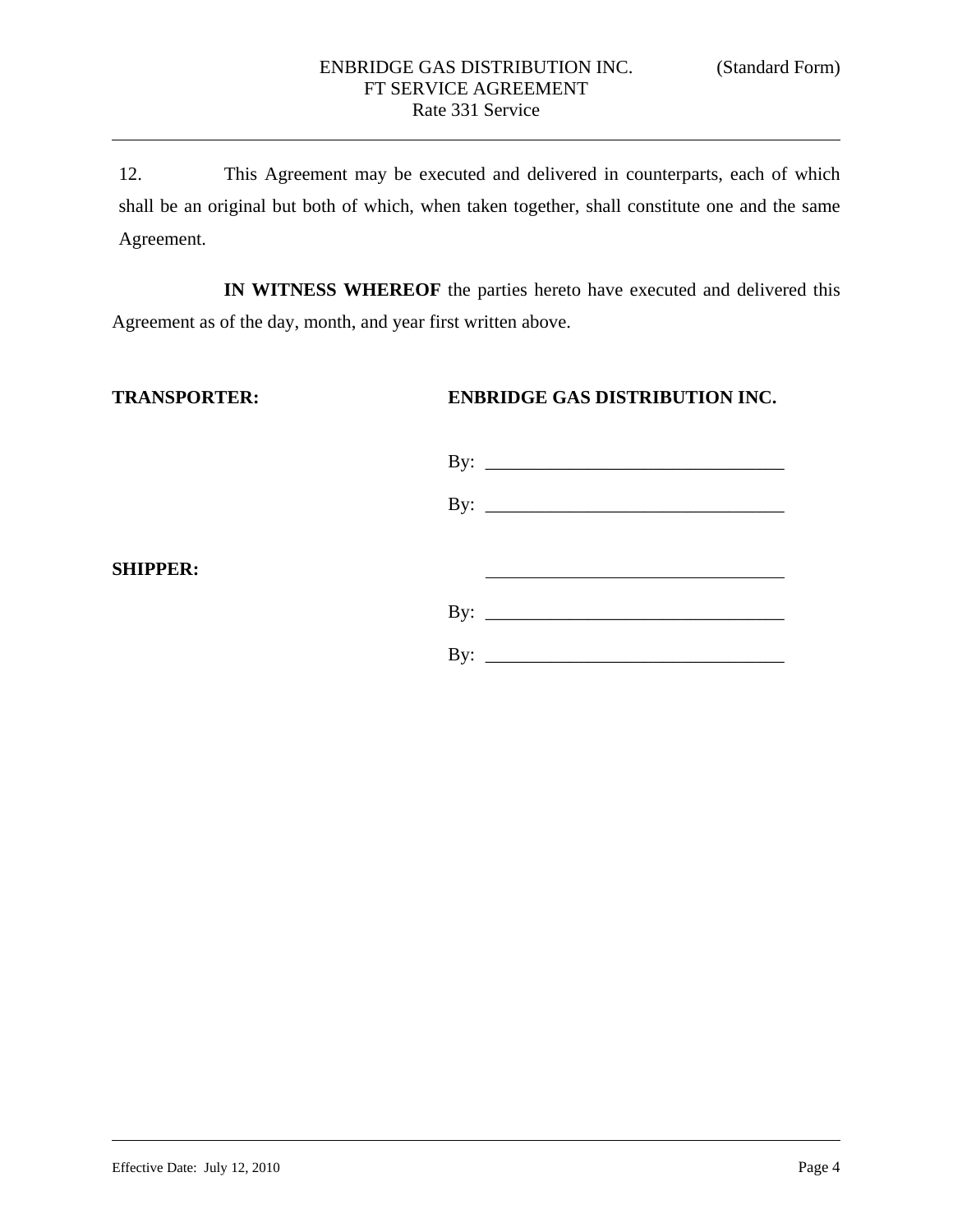# **ENBRIDGE GAS DISTRIBUTION INC. FT SERVICE INDEX (Rate 331 Service)**

|           | Shipper:                         |                                   |                                                                      |                                                        |
|-----------|----------------------------------|-----------------------------------|----------------------------------------------------------------------|--------------------------------------------------------|
|           |                                  | Date of Service Agreement:        |                                                                      |                                                        |
| $\bullet$ |                                  | Number of Service Agreement:      |                                                                      |                                                        |
|           | Date of Service Index:           |                                   |                                                                      |                                                        |
|           |                                  | <b>Maximum Daily Volume:</b>      |                                                                      | $10^3$ m <sup>3</sup>                                  |
|           |                                  | Service Availability Date:        |                                                                      |                                                        |
|           | <b>Service Termination Date:</b> |                                   |                                                                      |                                                        |
|           |                                  | Receipt Point:                    | Tecumseh                                                             |                                                        |
|           |                                  | Delivery Point:                   | Dawn                                                                 |                                                        |
|           |                                  | Notices to Transporter:           |                                                                      | Enbridge Gas Distribution Inc.                         |
|           | (i)                              | Delivery Address:                 | 500 Consumers Road<br>North York, Ontario<br><b>M2J 1P8</b>          |                                                        |
|           | (ii)                             | <b>Mailing Address:</b>           | P.O. Box 650<br>Scarborough, Ontario<br><b>M1K 5E3</b>               |                                                        |
|           | (iii)                            | Nominations and<br>Confirmations: | <b>Operations Analyst</b><br>Electronic:<br>Facsimile:<br>Telephone: | sms@enbridge.com<br>$(780)$ 420-8533<br>(780) 420-8850 |